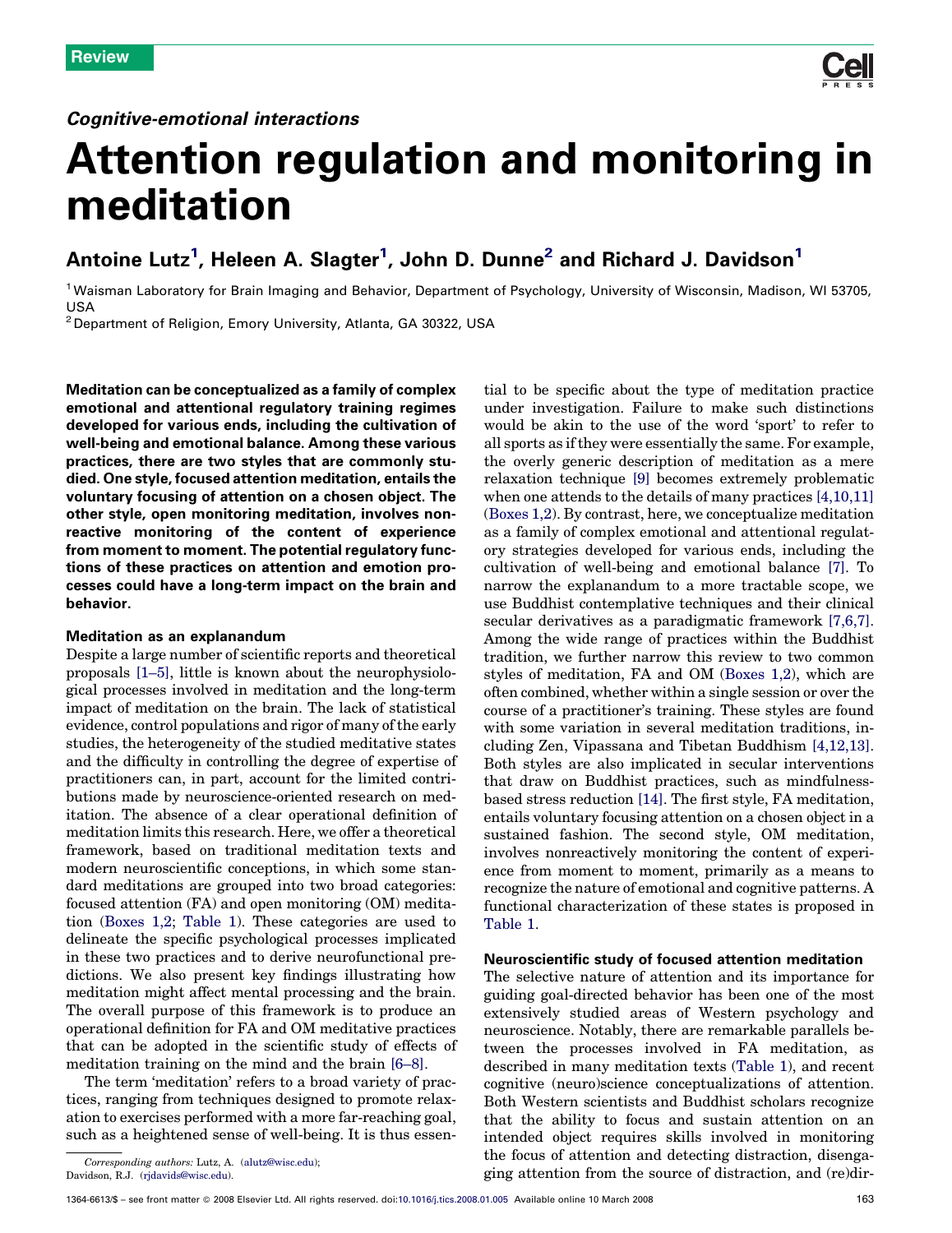#### <span id="page-1-0"></span>Box 1. FA meditation

A widespread style of Buddhist practice involves sustaining selective attention moment by moment on a chosen object, such as a subset of localized sensations caused by respiration. To sustain this focus, the meditator must also constantly monitor the quality of attention. At first, the attention wanders away from the chosen object, and the typical instruction is to recognize the wandering and then restore attention to the chosen object. For example, while intending to focus on localized sensations around the nostrils caused by breathing, one might notice that the focus has shifted to the pain in one's knee. One then 'releases' this distraction, and returns to the intended object. Thus, while cultivating the acuity and stability of sustained attention on a chosen object, this practice also develops three skills regulative of attention: the first is the monitoring faculty that remains vigilant to distractions without destabilizing the intended focus. The next skill is the ability to disengage from a distracting object without further involvement. The last involves the ability to redirect focus promptly to the chosen object.

Progress in this form of meditation is measured, in part, by the degree of effort required to sustain the intended focus. The novice contends with more distractions, and the three regulative skills are frequently exercised. As one advances, the three regulative skills can be developed to the point that, for example, advanced practitioners have an especially acute ability to notice when the mind has wandered. Eventually, FA induces a trait change, whereby the attention rests more readily and stably on the chosen focus. At the most advanced levels, the regulative skills are invoked less and less frequently, and the ability to sustain focus thus becomes progressively 'effortless.'

In advanced practitioners, FA practices create a sense of physical lightness or vigor, and the need for sleep is said to be reduced. Advanced levels of concentration are also thought to correlate with a significant decrease in emotional reactivity. FA practices typically involve a relatively narrow field of focus, and as a result, the ability to identify stimuli outside that field of focus might be reduced.

ecting and engaging attention to the intended object. These capacities have been associated with dissociable systems in the brain [\[15–17\]](#page-5-0). A first, straightforward prediction is therefore that the specific neural systems associated with conflict monitoring (e.g. the dorsal anterior cingulate cortex and dorsolateral prefrontal cortex [\[17–19\]\)](#page-5-0), selective attention (e.g. the temporal-parietal junction, ventro-lateral prefrontal cortex, frontal eye fields and intraparietal sulcus [\[15\]](#page-5-0)) and sustaining attention (e.g. right frontal and parietal areas and the thalamus [\[16,20\]](#page-5-0)) are involved in inducing and maintaining the state of FA meditation. In addition, sustained activity might be observed in areas representing the object of attention [\[21\]](#page-5-0). These neurophysiological changes induced by meditation training should be correlated with improvements in behavioral measures of sustained attention, such as functioning in continuous performance tasks or binocular rivalry tasks, and of selective attention, such as performance in the Posner cueing task (see later) [\[22\]](#page-5-0). A second prediction concerns the longterm changes in mental and brain function that FA meditation might produce. Buddhist descriptions of the de-

#### Box 2. OM meditation

Although varied, OM practices share several core features, including in particular the initial use of FA training to calm the mind and reduce distractions. As FA advances, the well developed monitoring skill becomes the main point of transition into OM practice. One aims to remain only in the monitoring state, attentive moment by moment to anything that occurs in experience without focusing on any explicit object. To reach this state, the practitioner gradually reduces the focus on an explicit object in FA, and the monitoring faculty is correspondingly emphasized. Usually, there is also an increasing emphasis on cultivating a 'reflexive' awareness that grants one greater access to the rich features of each experience, such as the degree of phenomenal intensity, the emotional tone and the active cognitive schema ([Box 3\)](#page-4-0).

Although the enhancement of the monitoring awareness continues until no explicit focus is maintained, the monitoring itself does not create any new explicit focus. Thus, unlike FA, OM involves no strong distinction between selection and deselection. For example, the FA monitoring faculty detects the emotional tone of a state as a background feature of the primary focus, but in OM the emotional tone is detected without it, or any other object, becoming an explicit or primary focus. It is as if emotional tone, the quality of attention, and other such phenomenal features remain in the background, even though there is no contrasting cognitive foreground. In this way, the 'effortful' selection or 'grasping' of an object as primary focus is gradually replaced by the 'effortless' sustaining of an awareness without explicit selection.

This distinction between the 'effortful' and the 'effortless' points to the contrast between skills employed during the state and traits developed as practice progresses [\[54\].](#page-6-0) For example, initially the practitioner frequently 'grasps' objects in a way that requires the skill to disengage that focus deliberately; however, eventually a trait emerges such that one can sustain the 'non-grasping' state, which has no explicit focus.

A central aim of OM practice is to gain a clear reflexive awareness of the usually implicit features of one's mental life. It is said that awareness of such features enables one more readily to transform cognitive and emotional habits. In particular, OM practice allegedly leads one to a more acute, but less emotionally reactive, awareness of the autobiographical sense of identity that projects back into the past and forward into the future. Finally, heightened sensitivity to body and environment occurs with a decrease in the forms of reactivity that create mental distress.

velopment of this practice indicate that although the processes of voluntary sustaining and orienting initially have an important role in focusing attention, and expertise in the deployment of these processes might strengthen as a function of practice, with more practice the need for these processes is greatly reduced, resulting in a form of 'effortless concentration' (Box 1). In expert meditators, one might therefore expect reduced activation in neural systems implicated in regulating attention, which might be associated with optimized performance in sustained and selective attention tasks.

Several recent studies have reported expertise-related changes in attentional processing [\[23–25\]](#page-5-0) and brain structures [\[26,27\]](#page-5-0) in those proficient in FA meditation. For instance, Carter et al. [\[23\]](#page-5-0) found that Tibetan Buddhist

| Table 1. Schematic descriptions of FA and OM meditations |  |
|----------------------------------------------------------|--|
|----------------------------------------------------------|--|

| <b>FA</b> meditation | Directing and sustaining attention on a selected object (e.g. breath sensation)                                          |  |
|----------------------|--------------------------------------------------------------------------------------------------------------------------|--|
|                      | Detecting mind wandering and distractors (e.g. thoughts)                                                                 |  |
|                      | Disengagement of attention from distractors and shifting of attention back to the selected object                        |  |
|                      | Cognitive reappraisal of distractor (e.g. 'just a thought', 'it is okay to be distracted')                               |  |
| OM meditation        | No explicit focus on objects                                                                                             |  |
|                      | Nonreactive meta-cognitive monitoring (e.g. for novices, labeling of experience)                                         |  |
|                      | Nonreactive awareness of automatic cognitive and emotional interpretations of sensory, perceptual and endogenous stimuli |  |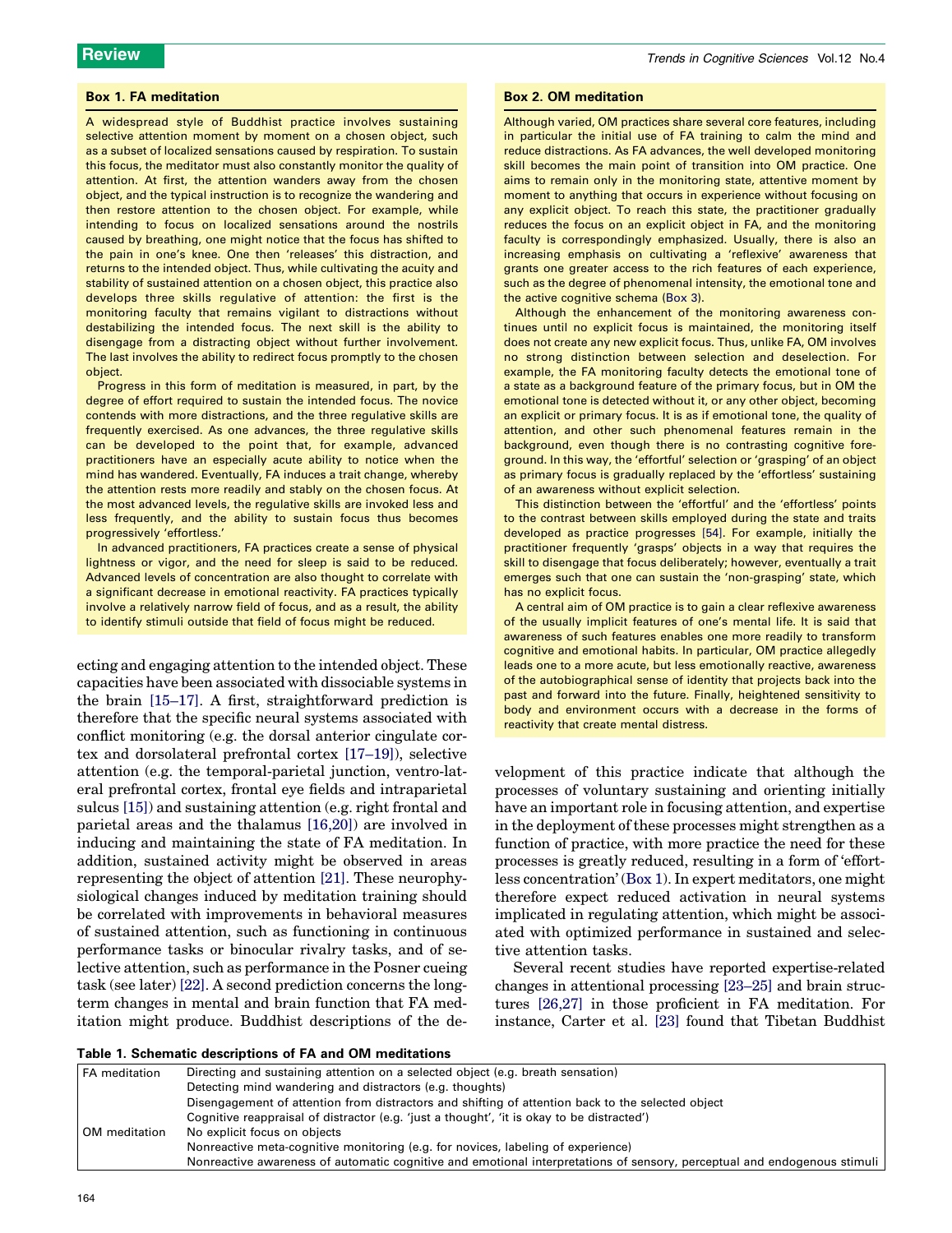monks were able to perceive a stable, superimposed percept of two dissimilar, competing images presented to separate eyes for a longer duration both during and after FA meditation, but not a form of 'compassion' meditation. These behavioral findings obtained using a 'binocular rivalry' task support the hypothesis that extensive training in FA meditation might improve the practitioner's ability to sustain attention on a particular object for a prolonged period of time. Another study [\[24\]](#page-5-0) used functional magnetic resonance imaging (fMRI) to interrogate the neural correlates of FA meditation in experts and novices. In this study, FA meditation on an external visual point compared with a rest condition was associated with activation in multiple brain regions implicated in monitoring (dorsolateral prefrontal cortex), engaging attention (visual cortex) and attentional orienting (e.g. the superior frontal sulcus and intraparietal sulcus). Although this meditation-related activation pattern was generally stronger for long-term-practitioners compared with novices, activity in many brain areas involved in FA meditation showed an inverted ushaped curve. Whereas expert meditators with an average of 19 000 hours of practice showed stronger activation in these areas than do the novices, expert meditators with an average of 44 000 practice hours showed less activation. This inverted u-shaped function resembles the learning curve associated with skill acquisition in other domains of expertise, such as language acquisition [\[28\]](#page-5-0), and provides support for the notion that after extensive FA meditation training, minimal effort is necessary to sustain attentional focus. A direct comparison between experts in FA and OM meditation will be important here to distinguish effortless concentration from objectless meditation. In addition, expert meditators showed less activation than did novices in the amygdala during FA meditation, and activation in this affective region correlated negatively with hours of practice in life ([Figure 1](#page-3-0)a). This finding is unlikely to be due simply to the long-term practitioners ignoring the stimuli more than controls because auditory processing regions (e.g. superior temporal gyrus) were more significantly activated to sounds in the practitioners compared with controls [\[24\].](#page-5-0) This finding is also in line with a previous behavioral study showing a reduction in habitual responding on the Stroop task following a 20-minute meditation practice [\[29\]](#page-5-0) and might illustrate the notion that training in FA is associated with a significant decrease in emotionally reactive behaviors that are incompatible with stability of concentration. Such inhibition of automatic responses provides preliminary support for earlier proposals, and an earlier FA electroencephalography study [\[30\]](#page-5-0), that concentrative meditation leads to partial 'deautomatization' of the mental processes that shape and interpret perceptual stimuli [\[8,31\].](#page-5-0) Collectively, these findings underscore the view that at least several subcomponents of attention are best regarded as the product of trainable skills, and that FA meditation represents a family of mental practices that are explicitly designed to train such attentional skills.

# The neuroscientific study of OM meditation

Several predictions concerning the mental processes and brain systems involved in OM meditation can be derived from the description of this form of meditation given in [Table 1](#page-1-0). A first prediction is that because OM meditation involves no explicit attentional focus, it does not rely on brain regions involved in sustaining or engaging attention onto a specific object, but on brain regions implicated in monitoring, vigilance and disengaging attention from stimuli which distract attention from the ongoing stream of experience (see earlier). Findings from several recent studies of OM meditation [\[10,11,32–35\]](#page-5-0) provide preliminary support for this idea. For instance, in an early behavioral study, OM meditators showed superior performance on a sustained attention task in comparison with FA meditators when the stimulus was unexpected; however, there was no difference between the two groups of meditators when the stimulus was expected, indicating a more distributed attentional focus in the OM meditators [\[11\].](#page-5-0) In another study, a group randomly assigned to five days of meditation training substantially based on OM meditation showed greater improvement in conflict monitoring than did a similarly chosen control group given relaxation [\[10\]](#page-5-0). In regard to the second prediction, because OM meditation involves the cultivation of awareness of the subjective features of a given moment, such as its emotional tone ([Box 2\)](#page-1-0), it is conceivable that it engages processes involved in interoception, or the perception of internal bodily responses. These processes rely on meta-representations in the brain of homeostatic afferent activity (e.g. temperature change or pain [\[36\]\)](#page-5-0), in particular in the anterior insula, somatosensory cortex and anterior cingulate cortices [\[36,37\]](#page-5-0). In line with the idea that OM meditation engages processes involved in monitoring one's body state, a recent study found greater activity in this neural circuitry during a monitoring state relative to a narrative generation state in participants who attended an eight-week course incorporating OM meditation (the Mindfulness-Based Stress Reduction program [\[14\]\)](#page-5-0) compared with a group of controls [\[34\]](#page-5-0). A third prediction concerns the potential regulatory influences of OM meditation on emotional processes through prefrontal regulation of limbic responses. Recent neuroimaging studies have shown that simple verbal labeling of affective stimuli activates the right ventro-lateral prefrontal cortex and attenuates responses in the amygdala through activity in the ventromedial prefrontal cortex [\[38,39\]](#page-6-0). This strategy of labeling aspects of experience (e.g. 'this is distressing') is used in Vipassana traditions to support OM practice and is a central feature of many clinical interventions based on OM meditation, in particular mindfulness-based interventions [\[14\]](#page-5-0) (here, we use the term 'OM' instead of the term 'mindfulness', which has received multiple meanings [\[7\]\)](#page-5-0). OM practices that sometimes involve verbal labeling might thus call upon emotion regulation processes instantiated in the ventral prefrontal cortex and disrupt or inhibit automatic affective responses in appraisal systems, diminishing their intensity and duration. Recent experimental [\[27,40,41\]](#page-5-0) and clinical [\[42–44\]](#page-6-0)) studies of mindfulness meditation, and studies of individual differences in selfreported mindfulness traits [\[41\],](#page-6-0) provide preliminary support for this possibility.

Long-term practice of OM meditation is also thought to result in enduring changes in mental and brain function. Specifically, because OM meditation fosters nonreactive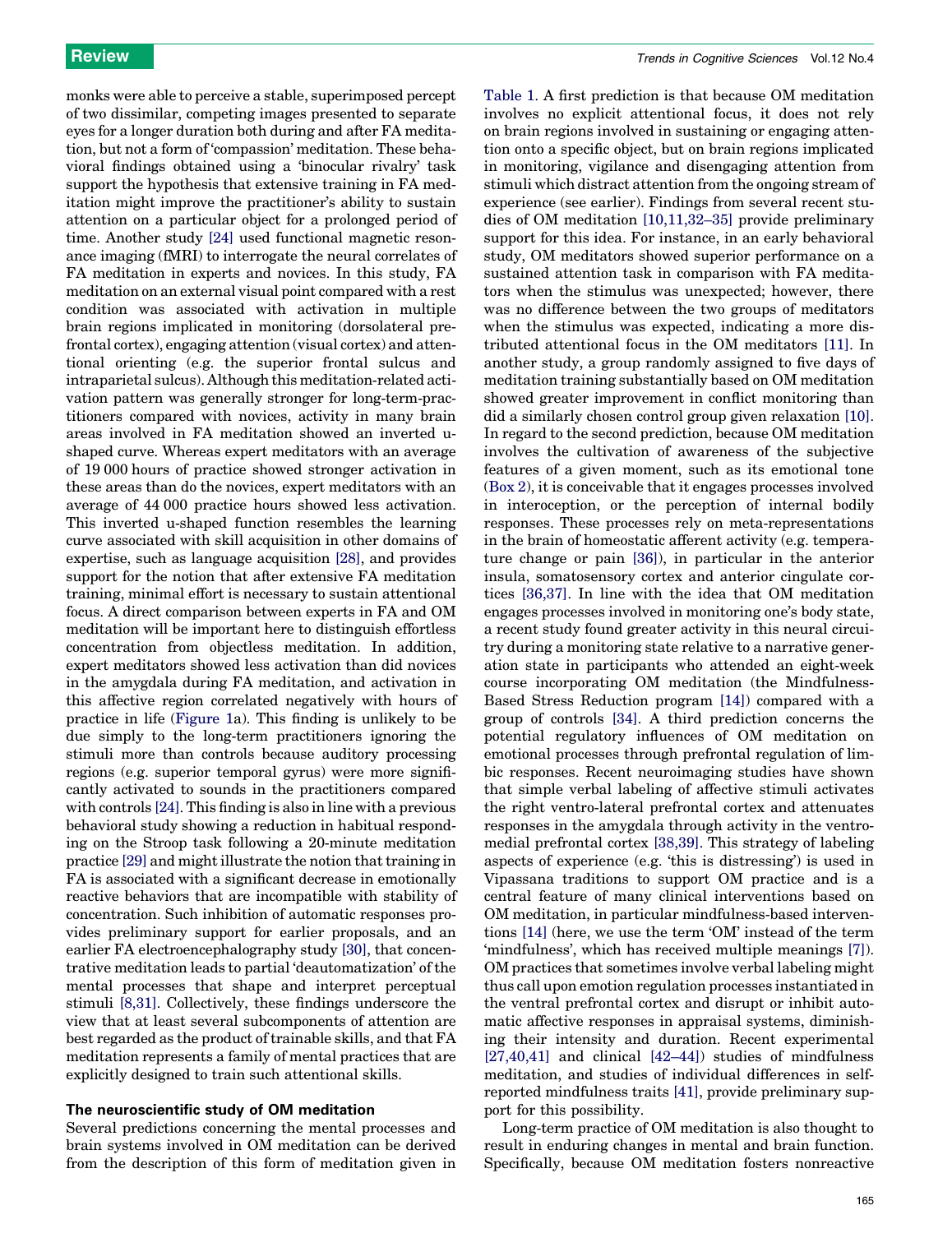<span id="page-3-0"></span>

Figure 1. Neuroimaging and neurodynamic correlates of FA and OM meditations. (a) Relationship between degree of meditation training (in years) and hemodynamic response in the amygdala (depicted in blue) to negative distractor sounds during FA meditation in long-term Buddhist practitioners. Individual responses in the right amygdala are plotted. One outlier (orange) was not included in the correlation. Adapted, with permission, from Ref. [\[24\]](#page-5-0). (b) The reduction in P3b amplitude, a brainpotential index of resource allocation, to the first of two target stimuli (T1 and T2) presented in a rapid stream of distracter stimuli after three months of intensive Vipassana meditation [\[45\].](#page-6-0) Shown are scalp-recorded brain potentials from electrode Pz, time-locked to T1 onset as a function of T2 accuracy [detected (no-blink) versus not detected (blink)], time (before or after three months) and group (practitioners versus novices). The scalp map shows electrode sites where this three-way interaction was significant between 420 and 440 ms. (c) shows that, generally, the greater the reduction in brain-resource allocation to T1 was over time, the better able an individual became at accurately identifying T2. Adapted, with permission, from Ref. [\[45\].](#page-6-0) (d,e) Example of high-amplitude  $\gamma$  activity during a form of OM meditation (non-referential compassion meditation) in long-term Buddhist practitioners [\[50\].](#page-6-0) (d) Raw electroencephalographic signals. At t = 45 seconds, practitioner S4 started meditating. (e) Time course of  $\gamma$  (25-42 Hz) activity power over the electrodes displayed in (d) during four blocks, computed in a 20-second sliding window every two seconds and then averaged over electrodes. (f) Intra-individual analysis on the ratio of  $\gamma$ - to slow oscillations (4-13 Hz), averaged across all electrodes during compassion meditation. The abscissa represents the subject numbers, the ordinate represents the difference in the mean ratio between the initial state and meditative state, and the black and red stars indicate that this increase is greater than two and three times, respectively, the baseline standard deviation. (g) The significant interaction between group (practitioner, control) and state (initial baseline, ongoing baseline and meditation state) for this ratio. The relative  $\gamma$  increase during meditation was higher in the post-meditation session. In the initial baseline, the relative y was already higher for the practitioners than for the controls, and correlated with the length of the meditation training of the long-term practitioners through life Adapted, with permission, from Ref. [\[50\].](#page-6-0)

awareness of the stream of experience without deliberate selection of a primary object, intensive practice can be expected to reduce the elaborative thinking that would be stimulated by evaluating or interpreting a selected object [\[8\]](#page-5-0) [\(Box 2\)](#page-1-0). In line with this idea, Slagter et al. [\[45\]](#page-6-0) recently found that three months of intensive OM meditation reduced elaborative processing of the first of two target stimuli (T1 and T2) presented in a rapid stream of distracters, as indicated by a smaller T1-elicited P3b, a brain potential index of resource allocation (Figure 1b). Moreover, this reduction in resource allocation to T1 was associated with improved detection of T2 (Figure 1c). Because participants were not engaged in formal meditation during task performance, these results provide support for the idea that one effect of an intensive training in OM meditation might be reduction in the propensity to 'get stuck' on a target, as reflected in less elaborate stimulus processing and the development of efficient mechanisms to engage and then disengage from target stimuli in response to task demands. From the description in [Box 2](#page-1-0), we anticipate a similar improvement in the capacity to disengage from aversive emotional stimuli following OM training, enabling greater emotional flexibility.

# Neurodynamic framework

As noted earlier, traditional Buddhist scholars have emphasized the decreased need for voluntary attentional efforts to attain concentration following expertise in FA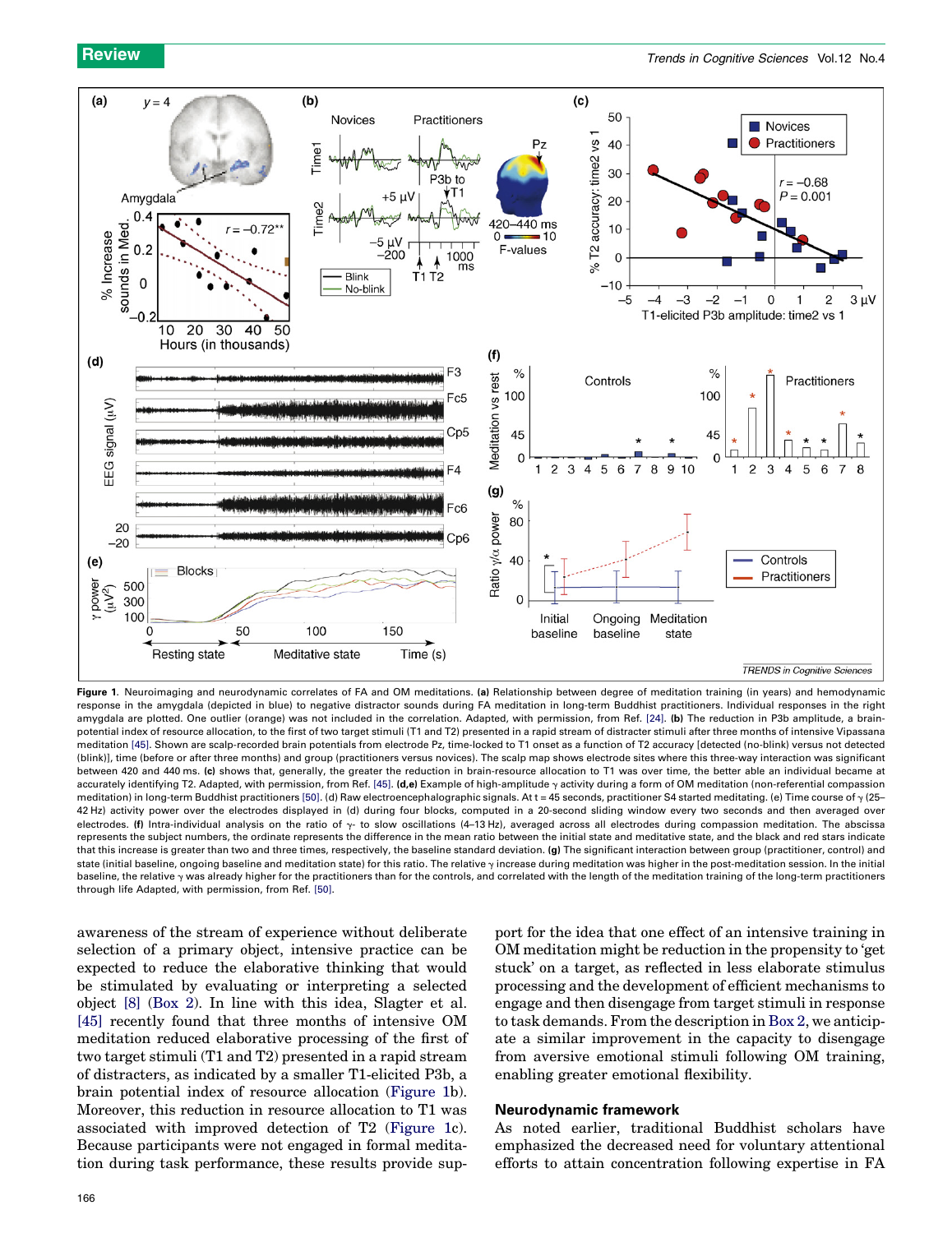<span id="page-4-0"></span>meditation. In addition, some variations of OM meditation advise practitioners to drop any explicit effort to control the occurrence of thoughts or emotions to further stabilize their meditation. These descriptions suggest that some meditation states might not be best understood as topdown influences in a classical neuroanatomical sense but rather as dynamical global states that, in virtue of their dynamical equilibrium, can influence the processing of the brain from moment to moment. Moreover, an important hypothesis that derives from the emphasis on trait-like transformation in these traditions is that with systematic practice, there is an enduring alteration of the 'baseline' or 'default' mode [\[46\]](#page-6-0) of brain functioning. In this alternative 'dynamicist' view of top-down control, spatio-temporal trajectories of neural activity emerge from complex nonlinear neural interactions following the rules of dynamical theory [\[47\]](#page-6-0). These large-scale coherent neuronal ensembles – for instance, which emerge during FA on the breath – can influence other local neuronal processes – for instance, evoked by an external distractor, by entraining local ensembles [\[48,49\]](#page-6-0). In this view, the brain goes through a succession of large-scale brain states, with each state becoming the source of top-down influences for the subsequent state. We predict that these large-scale integrative mechanisms participate in the regulatory influence of these meditation states.

The finding of a high-amplitude pattern of  $\gamma$ -synchrony in expert meditators during an emotional version of OM meditation [\[50\]](#page-6-0) supports the idea that the state of OM might be best understood in terms of dynamic global states. Lutz et al. [\[50\]](#page-6-0) studied a group of long-term Tibetan Buddhist practitioners who underwent mental training for 10 000 to 50 000 hours over time periods ranging from 15 to 40 years. Compared with a group of novices, the practitioners self-induced higher-amplitude sustained electroencephalography  $\gamma$ -band oscillations and longdistance phase synchrony, in particular over lateral fronto-parietal electrodes, while meditating [\(Figure 1d](#page-3-0)– g). Importantly, this pattern of  $\gamma$ -oscillations was also significantly more pronounced in the baseline state of the long-term practitioners compared with controls, suggesting a transformation in the default mode of the practitioners. Although the precise mechanisms are not clear, such synchronizations of oscillatory neural discharges might have a crucial role in the constitution of transient networks that integrate distributed neural processes into highly-ordered cognitive and affective functions [\[48,49\]](#page-6-0) and are an important constraint for synaptic plasticity [\[51\]](#page-6-0). The combination of neuroimaging and neurodynamic information, in particular with first-person report (Box 3), might thus provide a particularly promising approach to the study of the brain mechanisms underlying meditation.

# Future directions

The neuroscientific study of meditation is clearly still in its infancy but the initial findings reviewed earlier promise both to reveal the mechanisms by which such training might exert its effects and to underscore the plasticity of the brain circuits that underlie complex regulatory mental functions. These findings will need to be supplemented with more data, most crucially from longitudinal studies

#### Box 3. Neurophenomenology and meditation

The neurophenomenology approach [\[55,56\]](#page-6-0) draws attention to the need to combine quantitative measures of neural activity with firstperson data about the subject's inner experience to shed full light on the mind. This approach actively involves the participant in generating and describing specific and stable experiential or phenomenal categories. These reports can be useful in identifying variability in the response of the brain from moment to moment, and this unique information might guide the detection and interpretation of neural processes.

An illustration of the neurophenomenological approach is given by a study by Lutz et al. [\[57\]](#page-6-0), which examined the usefulness of this approach using a visual protocol and naïve subjects. On the day of the experiment, participants were first trained to become aware of subtle trial-by-trial fluctuations in their cognitive context, as defined by their attentive state, spontaneous thought processes and the strategy used to carry out the task. During a subsequent simple visual task, their electrical brain activity and their own report about their cognitive context were recorded. Trials were clustered according to the acquired first-person data, and separate, dynamical analyses were conducted for each cluster. Characteristic patterns of synchrony at frontal electrodes were found for each cluster, depending in particular on the stability of attention and the degree of task preparation. These data showing correlations between synchrony patterns and ongoing conscious states illustrate how information regarding moment-to-moment fluctuations in one's inner experience can guide the study of brain dynamics.

The collaboration with long-term practitioners will be particularly relevant for extending this research strategy. Because verbal reports about inner experience can easily be biased or represent nonveridical constructions based upon learned folk-theoretical accounts, the deployment of precise and rigorous first-person methods, such as meditation, is crucial to the usefulness of the neurophenomenological approach. Long-term meditation practitioners can allegedly generate more stable and reproducible mental states than untrained subjects, and can also describe these states more accurately and provide more refined phenomenological reports than naïve subjects. In this context, practitioners' introspective skills could provide a way for experimenters better to control and identify the subjective aspects of attention and emotion regulatory processes. Examples of first-person features are the subjective feeling of mental stability in FA meditation and the monitoring of automatic emotion patterns in OM meditation. A central hypothesis is that the correlations between phenomenological reports and simultaneously measured brain activity should be systematically stronger for long-term practitioners than for naïve observers because the former are putatively better able to report veridically on the content and processes of their mind.

examining changes over time within the same individuals randomized either to meditation training or to an active control group. Such longitudinal studies, which are designed to test a selected effect of a given, clearly defined meditation, are necessary to exclude the possibility that observed training effects are due to pre-existing differences between groups (i.e. experts and novices) and will enable a more precise delineation of the developmental trajectory of the trained abilities. Another important area of future research is to study meditation practices that deliberately invoke an emotional state of empathy, affection and compassion for others. Such practices are often seen as indispensable supplements to FA or OM practices. Despite the importance of these practices, they were not reviewed here, due to the paucity of available empirical data.

Future work will need to address at least three additional types of questions ([Box 4\)](#page-5-0). First, the impact of mental training on peripheral biological processes that are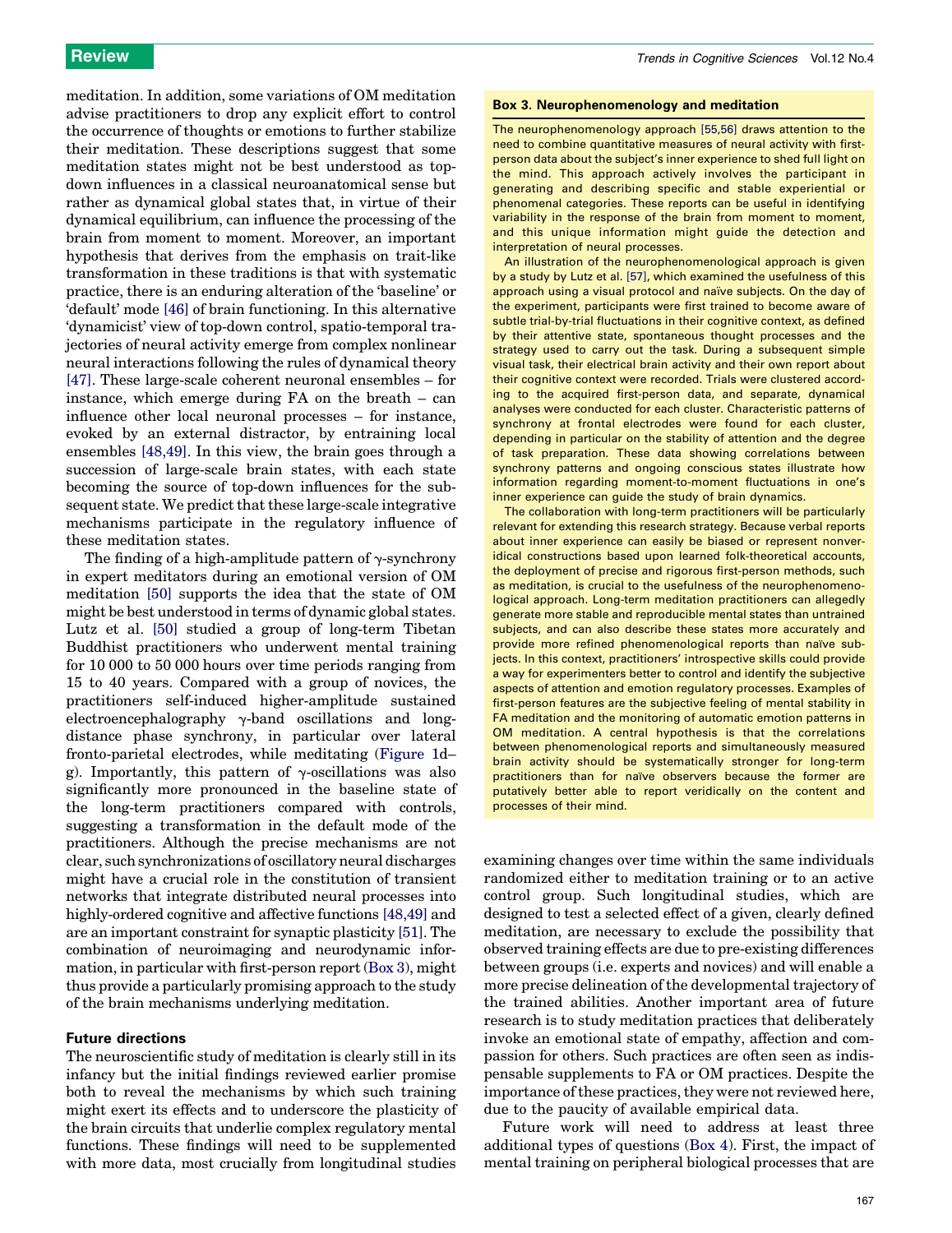#### <span id="page-5-0"></span>Box 4. Outstanding questions

- What is the developmental impact of meditation training in children and on the aging process? What is the optimal dosing of particular types of meditation at different ages? More generally, how does meditation training fit into the framework of life span development?
- Which meditation practices are best used for cultivating different types of cognitive and emotional skills? In addition, how can we best match individuals' unique cognitive and affective style to specific forms of meditation?
- What are the peripheral biological consequences of different forms of meditation, and how are these related to the unique patterns of brain function engaged by each? Can we use meditation to examine fundamental mechanisms of mind–brain– body interaction?

important for physical health and illness is not yet clear. Although several clinical studies have reported changes in, for example, cortisol or immune function as a function of mindfulness-based therapies [\[40,43](#page-6-0), there are no data that mechanistically link changes in the brain that might be produced by meditation, and alterations in peripheral processes – for example, in immune function. At present, relatively few studies have examined how changes in peripheral biology might be related to changes in brain function following meditation [\[40,52,53\].](#page-6-0) Second, meditation is always practiced in a particular context, whether it be the context formed by the practitioner's body and mind (e.g. typically a seated posture; the spine must be kept straight, while the rest of the body should be neither too tense nor too lax) or the wider context formed by ethics, traditions, culture and the environment (e.g. altruistic motivation to practice, ethics of non-harming others and the student–teacher relationship). Future studies will need to examine how this context might modulate the generation of certain mental states. Third, the extent to which, and how, meditation training affects behavior outside of the laboratory and transforms basic mental functions such as emotion and attention in everyday life is another crucial question that needs further study. It is our fervent hope that this review will stimulate additional research in these and other directions.

#### Acknowledgements

Support for the work described here was provided by NCCAM U01AT002114–01A1, Fyssen foundation, to A.L. and NIMH P50- MH069315 to R.J.D. and by gifts from Adrianne and Edwin Cook-Ryder, Bryant Wangard, Keith and Arlene Bronstein and the John W. Kluge Foundation.

#### References

- 1 West, M.A., ed. (1987) The Psychology of Meditation, Clarendon Press
- 2 Shapiro, D.H. and Walsh, R.N., eds (1984) Meditation: Classical and Contemporary Perspectives, Aldine
- 3 Varela, F.J. et al. (1991) The Embodied Mind, MIT Press
- 4 Austin, J.H. (1999) Zen and the Brain: Toward an Understanding of Meditation and Consciousness, MIT Press
- 5 Wallace, A.B., ed. (2003) Buddhism and Science, Columbia, University Press
- 6 Cahn, B.R. and Polich, J. (2006) Meditation states and traits: EEG, ERP, and neuroimaging studies. Psychol. Bull. 132, 180–211
- 7 Lutz, A. et al. (2006) Meditation and the neuroscience of consciousness: an introduction. In The Cambridge Handbook of Consciousness (Zelazo, P.D. and Thompson, E., eds), Cambridge University Press
- 8 Bishop, S.R. et al. (2004) Mindfulness: a proposed operational definition. Clin. Psychol. Sci. Pract. 11, 230–241
- 9 Fischer, R. (1971) A cartography of the ecstatic and meditative states. Science 174, 897–904
- 10 Tang, Y.Y. et al. (2007) Short-term meditation training improves attention and self-regulation. Proc. Natl. Acad. Sci. U. S. A. 104, 17152–17156
- 11 Valentine, E.R. and Sweet, P.L.G. (1999) Meditation and attention: a comparison of the effects of concentrative and mindfulness meditation on sustained attention. Ment. Health Relig. Cult. 2, 59–70
- 12 Gunaratana, H. (2002) Mindfulness in Plain English, Wisdom Publications
- 13 Gyatso, T. (the XIV Dalai Lama) and Jinpa, T. (1995) The world of Tibetan Buddhism: an overview of its philosophy and practice, Wisdom Publications
- 14 Kabat-Zinn, J. et al. (1985) The clinical use of mindfulness meditation for the self-regulation of chronic pain. J. Behav. Med. 8, 163–190
- 15 Corbetta, M. and Shulman, G.L. (2002) Control of goal-directed and stimulus-driven attention in the brain. Nat. Rev. Neurosci. 3, 201–215
- 16 Posner, M.I. and Rothbart, M.K. (2007) Research on attention networks as a model for the integration of psychological science. Annu. Rev. Psychol. 58, 1–23
- 17 Weissman, D.H. et al. (2006) The neural bases of momentary lapses in attention. Nat. Neurosci. 9, 971–978
- 18 Ridderinkhof, K.R. et al. (2004) Neurocognitive mechanisms of cognitive control: the role of prefrontal cortex in action selection, response inhibition, performance monitoring, and reward-based learning. Brain Cogn. 56, 129–140
- 19 Carter, C.S. et al. (1998) Anterior cingulate cortex, error detection, and the online monitoring of performance. Science 280, 747–749
- 20 Coull, J.T. (1998) Neural correlates of attention and arousal: insights from electrophysiology, functional neuroimaging and psychopharmacology. Prog. Neurobiol. 55, 343–361
- 21 Kastner, S. et al. (1999) Increased activity in human visual cortex during directed attention in the absence of visual stimulation. Neuron 22, 751–761
- 22 Posner, M.I. (1980) Orienting of attention. Q. J. Exp. Psychol. 32, 3–25
- 23 Carter, O.L. et al. (2005) Meditation alters perceptual rivalry in Tibetan Buddhist monks. Curr. Biol. 15, R412–R413
- 24 Brefczynski-Lewis, J.A. et al. (2007) Neural correlates of attentional expertise in long-term meditation practitioners. Proc. Natl. Acad. Sci. U. S. A. 104, 11483–11488
- 25 Srinivasan, N. and Baijal, S. (2007) Concentrative meditation enhances preattentive processing: a mismatch negativity study. Neuroreport 18, 1709–1712
- 26 Pagnoni, G. and Cekic, M. (2007) Age effects on gray matter volume and attentional performance in Zen meditation. Neurobiol. Aging 28, 1623–1627
- 27 Lazar, S.W. et al. (2005) Meditation experience is associated with increased cortical thickness. Neuroreport 16, 1893–1897
- 28 Sakai, K.L. (2005) Language acquisition and brain development. Science 310, 815–819
- 29 Wenk-Sormaz, H. (2005) Meditation can reduce habitual responding. Altern. Ther. Health Med. 11, 42–58
- 30 Kasamatsu, A. and Hirai, T. (1966) An electroencephalographic study of Zen meditation (Zazen). Folia Psychiatr. Neurol. Jpn. 20, 315–336
- 31 Deikman, A.J. (1963) Experimental meditation. J. Nerv. Ment. Dis. 136, 329–343
- 32 Holzel, B.K. et al. (2007) Differential engagement of anterior cingulate and adjacent medial frontal cortex in adept meditators and nonmeditators. Neurosci. Lett. 421, 16–21
- 33 Jha, A.P. et al. (2007) Mindfulness training modifies subsystems of attention. Cogn. Affect. Behav. Neurosci. 7, 109–119
- 34 Farb, N.A.S. et al. (2007) Attending to the present: mindfulness meditation reveals distinct neural modes of self-reference. Soc. Cogn. Affect. Neurosci. 2, 313–322
- 35 Jain, S. et al. (2007) A randomized controlled trial of mindfulness meditation versus relaxation training: effects on distress, positive states of mind, rumination, and distraction. Ann. Behav. Med. 33, 11–21
- 36 Craig, A.D. (2002) How do you feel? Interoception: the sense of the physiological condition of the body. Nat. Rev. Neurosci. 3, 655–666